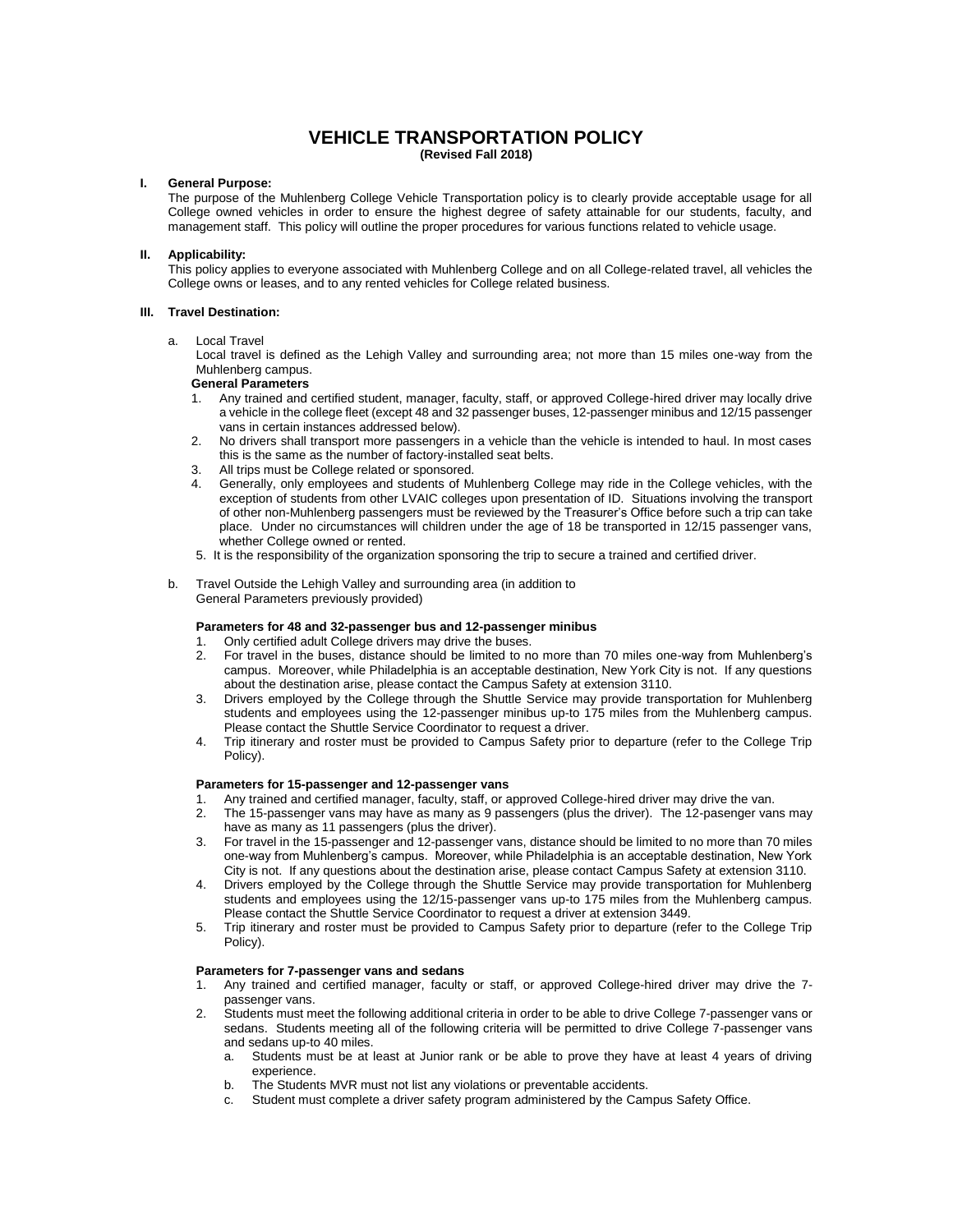- 3. The 7-passenger vehicle and the sedan may have, in addition to the driver, as many as 6 passengers and 4 passengers, respectively.
- 4. No driver may drive for more than 8 hours out of any 24 hour period.
- 5. Trip itinerary and roster must be provided to Campus Safety prior to departure (refer to the College Trip Policy).
- c. International Travel
	- Travel abroad for credit programs should be coordinated through the Global Education Office.
	- 2. The Treasurer's Office should be consulted for all other international travel that is not part of a credit program.<br>3. Public transportation must be used for all travel while abroad. Vehicles are not to be rented for tr Public transportation must be used for all travel while abroad. Vehicles are not to be rented for travel while abroad. The only exception to this policy is for travel to Canada.

# **IV. Driver Training:**

# **Policies related to 15-passenger, 12-passenger and 7-passenger vehicles**

- 1. Employees wishing or needing to drive a College owned 15-passenger, 12-passenger or 7-passenger vehicle, must go through a formalized driver training program. If you have been driving the College's 15-passenger, 12 passenger or 7-passenger vehicles prior to the implementation of this policy, you must still go through the training and certification process. This also includes any non-College personnel employed by the College as drivers. Drivers must have a minimum of 6 years of driving experience in order to be considered for certification to drive these vehicles.
- 2. Students who are at least a Junior or can prove they have at least 4 years of driving experience may go through the Driver Certification Program in order to complete one of the steps necessary to be certified to drive the College's 7-pasenger vans or sedans.
- 3. The Driver Certification Program is coordinated and scheduled through the Campus Safety Office. This training and certification is conducted exclusively by the Shuttle Service Coordinator.
- 3. There are three components to the Driver Certification Program. All must be successfully completed for Certification..
	- a. A record check of the individual's motor vehicle record (MVR) is required. A photocopy of your license must be provided to the Campus Safety Office to begin this process. Individuals with poor driving records may not be allowed to drive or may have restricted driving privileges. Parameters for determining a satisfactory record are defined in the MVR Policy.
	- b. Successful completion of a written driver's examination.
	- c. Successful completion of a driving skills aptitude test.
	- If any component of the Driver's Certification Program is not successfully completed, the individual will not be permitted to drive the College's 15-passenger, 12-passenger or 7-passenger vehicles. Students which fail to successfully complete all of the steps will not be allowed to drive any College vehicles.
- 4. The Campus Safety Office will notify the individual of their status once all components are completed.<br>5. Approval for driving all vehicles lasts for one school vear. During the summer, each driver is subject t
- 5. Approval for driving all vehicles lasts for one school year. During the summer, each driver is subject to an MVR check. Upon verification of a satisfactory driving record, approval will be extended for the upcoming school year. Parameters for determining a satisfactory record are defined in the MVR Policy.

# **Policies related to sedans**

In order for employees to drive the College owned sedans, a motor vehicle record (MVR) check must be completed. A photocopy of your license provided to the Campus Safety Office will begin this process. Approval for driving sedans lasts for one school year. During the summer, each driver is subject to a license check. Upon verification of a satisfactory driving record, approval will be extended for the upcoming school year. Parameters for determining a satisfactory record are defined in the MVR Policy.

# **V. Pre-Trip Driver Inspection:**

- 1. Drivers should complete the Driver Pre-Trip Driver Inspection Checklist prior to departure.
	- a. Headlights
	- b. Brake lights
	- c. Windshield wipers
	- d. Tire pressure
	- e. All locks
	- f. Power windows (where applicable)
	- g. Seat belts (one for each passenger)
	- h. Fuel level

If a problem is discovered, it should be properly documented on paperwork provided by the Shuttle Service Coordinator. Furthermore, if the problem renders the vehicle unusable, then the driver should contact Campus Safety at extension 3110.

# **VI. Driver Responsibilities:**

- 1. All drivers, upon completion of training and certification, will sign the agreement at the bottom of this Policy stating that he/she has read and understands the policies stated in this document, and that furthermore, he/she will provide the college with written notification of any and all changes to his/her state license status (i.e. the college is to be made aware of any tickets or accidents involving the college driver).
- 2. Each passenger must wear a seat belt.
- 3. Driver must follow all posted local and state laws.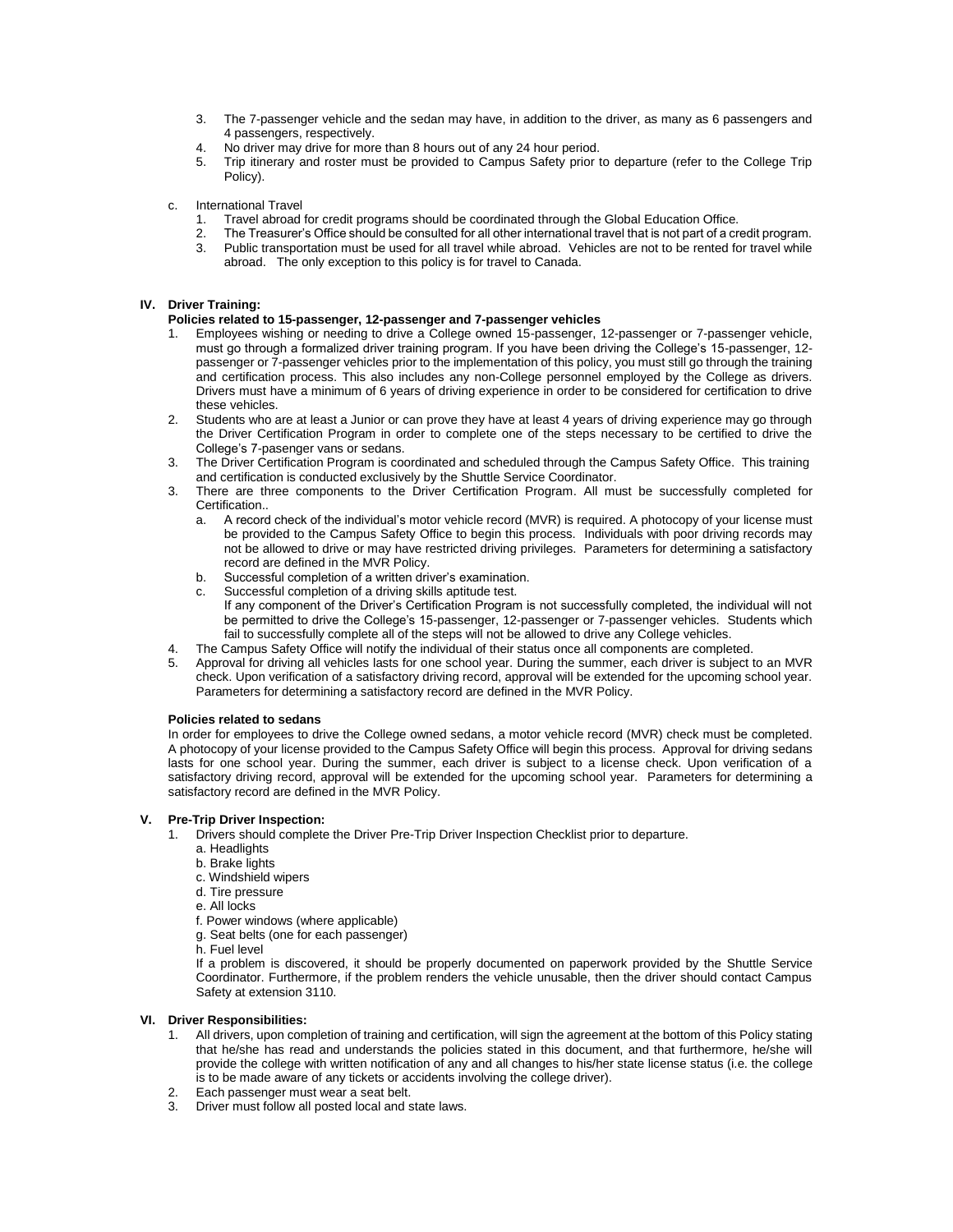- 4. Driver must ensure the safety of all passengers.
- 5. If an accident or other incident occurs, which causes harm to College students, staff, or property, the driver should immediately call Campus Safety at extension 3110. This will bring about an investigation report.
- 6. In the event of inclement weather, the following procedures must be followed:

# **a. Prior to Departure**

- 1. During normal business hours, the Shuttle Service Coordinator (Athletics Business Manager) will determine if the vehicle is to be used for that day or evening. After hours, the individual driving the vehicle must confer with Campus Safety in situations where he or she is unsure.
- 2. If it is determined that the vehicle will not be operated, the trip must be cancelled or alternate means of transportation must be employed.

## **b. During Operation**

- 1. If during the course of the trip it is determined that conditions are unsafe for travel, a representative from Campus Safety Office will contact the driver and either ask them to return immediately or to cease operation of the vehicle and College representatives will come to assist.
- 2. Since weather conditions may vary within a short distance, the driver should use their best judgment to determine driving conditions. If they feel unsafe at any time, Campus Safety should be contacted immediately.
- 3. College drivers must not engage in activities that might divert their attention from driving. Examples of such activities include using a cell phone, texting, eating or listening to music through headphones.

#### **VII. College Vehicle and Driver Reservation Process:**

- 1. Reservations for College vehicles and/or certified College drivers must be made with the Shuttle Service Coordinator.
- 2. It is suggested that prospective users contact the Shuttle Service Coordinator as early as possible to help ensure that your reservation can be honored. Since there are only a limited number of vehicles, requests are filled on availability and first-come, first-served basis.
- 3. Keys and Driver Pre-Trip Driver Inspection Checklist are to be picked up in the Shuttle Coordinator's Office. At no point should a driver be talking or texting on a cell phone while in operation of the vehicle. If a situation arises where a call or text must be made, either the driver needs to pull the vehicle over to a safe spot off the road or ask a passenger to handle the call.
- 4. If a larger vehicle is needed, it is the responsibility of the Shuttle Service Coordinator to make the reservation.

#### **VIII. Rental Vehicles**

- 1. Approved drivers may rent vehicles for College business purposes. The Purchasing Department should be consulted for a list of preferred providers.
- 2. Contracts for rental vehicles must list Muhlenberg College as the renter with the employee's name listed as an approved driver in order to for College automobile insurance to apply.
- 3. Drivers are encouraged to consider whether it is more expensive to rent a vehicle or to drive their personal vehicle and seek reimbursement for mileage.
- 4. Drivers may be considered responsible for rental vehicles kept over weekends or after hours.
- 5. All other elements of the Policy also apply to rental vehicles.

# **IX. Payment and Billing**

- 2. The billing of mileage and other associated costs will be handled through the Shuttle Service Coordinator . The payroll of college-hired drivers will be handled through the Campus Safety Office.
- 3. Students do not have to be on work-study to be eligible to be a driver.
- 4. If a work study is used as a certified driver, work study budget dollars can be used. However, because of the difference in pay, the student must contractually be listed as an office employee or a vehicle driver. The workstudy budget line should be used for the check requisition.
- 5. The Shuttle Service Coordinator will directly bill the account number provided on the Vehicle Reservation Form for vehicle mileage.

# **X. Departmental Responsibilities:**

- 1. Shuttle Service Coordinator
	- a. Receive all requests for vehicle usage
	- b. Distribute keys, cell phone, Driver Pre-Trip Driver Inspection Checklist
	- c. Determine, prior to trip, if vehicles will be used during inclement weather.<br>d. On-call person for emergencies
	- On-call person for emergencies.
	- e. Bill for mileage.
	- f. Provide Plant Operations a schedule of usage.
	- Contact Plant Operations for needed vehicle maintenance.
- 6. Plant Operations
	- a. Handle all service needs and requests of the vehicles.
	- b. Ensure that the vehicles are safely equipped and prepared for transportation.
- 7. Campus Safety
	- a. Payroll for College-hired drivers.<br>b. Discontinuing vehicle service dur
	- b. Discontinuing vehicle service during inclement weather.
	- c. The Shuttle Service Coordinator will handle all driver training and instruction.<br>d. The Campus Safety Office maintains a list of current certified drivers.
	- The Campus Safety Office maintains a list of current certified drivers.